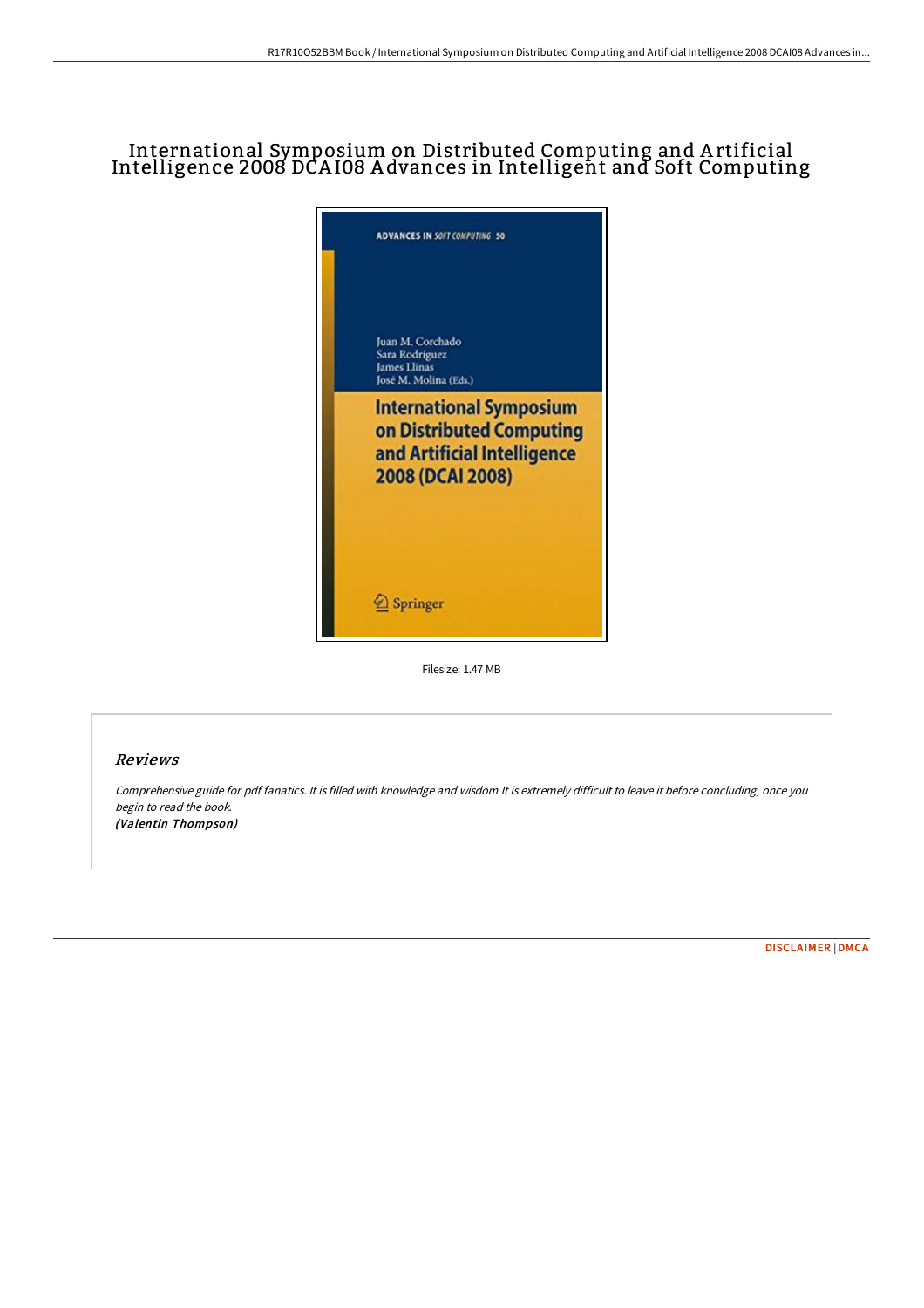## INTERNATIONAL SYMPOSIUM ON DISTRIBUTED COMPUTING AND ARTIFICIAL INTELLIGENCE 2008 DCAI08 ADVANCES IN INTELLIGENT AND SOFT COMPUTING



To download International Symposium on Distributed Computing and Artificial Intelligence 2008 DCAI08 Advances in Intelligent and Soft Computing PDF, you should follow the button under and download the file or have accessibility to additional information that are in conjuction with INTERNATIONAL SYMPOSIUM ON DISTRIBUTED COMPUTING AND ARTIFICIAL INTELLIGENCE 2008 DCAI08 ADVANCES IN INTELLIGENT AND SOFT COMPUTING book.

Springer. Paperback. Condition: New. 760 pages. Dimensions: 9.3in. x 6.1in. x 1.7in.The International Symposium on Distributed Computing and Artificial Intelligence is an annual forum that brings together ideas, projects, lessons, etc. associated with distr- uted computing, artificial intelligence and its applications in diFerent themes. This meeting has been held at the University of Salamanca from the 22th to the 24th of October 2008. This symposium has be organized by the Biomedicine, Intelligent S- tem and Educational Technology Research Group (http: bisite. usal. es) of the Univsity of Salamanca. The technology transfer in this field is still a challenge and for that reason this type of contributions has been specially considered in this edition. This c- ference is the forum in which to present application of innovative techniques to complex problems. The artificial intelligence is changing our society. Its application in distr- uted environments, such as the Internet, electronic commerce, mobile communications, wireless devices, distributed computing, and so on is increasing and is becoming an element of high added value and economic potential, both industrial and research. These technologies are changing constantly as a result of the large research and technical effort being undertaken in both universities and businesses. The exchange of ideas between scientists and technicians from both academic and business areas is essential to facilitate the development of systems that meet the demands of todays society. This item ships from multiple locations. Your book may arrive from Roseburg,OR, La Vergne,TN. Paperback.

A Read [International](http://bookera.tech/international-symposium-on-distributed-computing.html) Symposium on Distributed Computing and Artificial Intelligence 2008 DCAI08 Advances in Intelligent and Soft Computing Online

Download PDF [International](http://bookera.tech/international-symposium-on-distributed-computing.html) Symposium on Distributed Computing and Artificial Intelligence 2008 DCAI08 Advances in Intelligent and Soft Computing